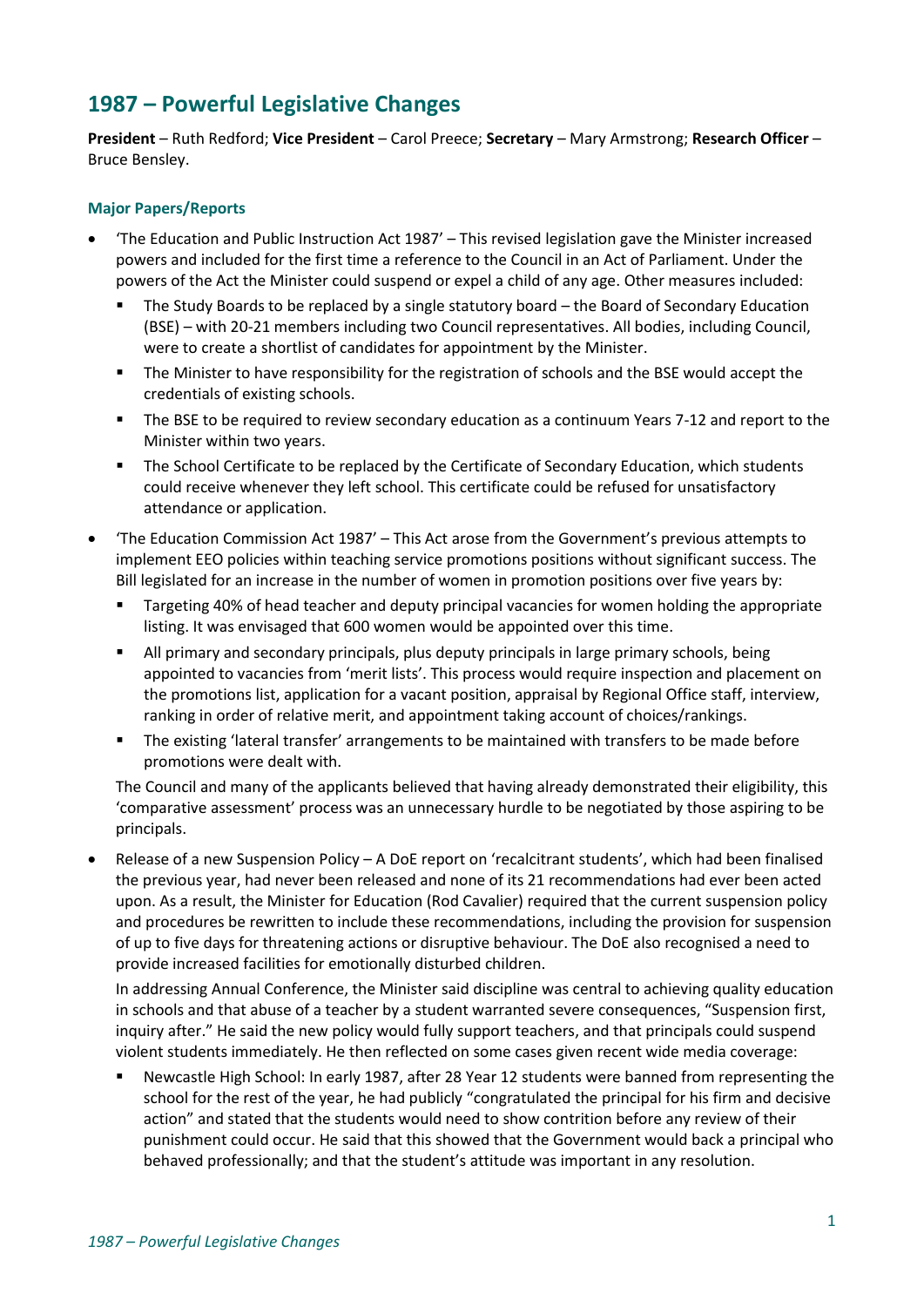▪ At Coleambally High School he expelled a student for striking a teacher with premeditation. At Wellington High School however, when a student struck a teacher in the course of a general melee there was no evidence of intent or premeditation and following a suspension the student apologised, accepted further school discipline and there was no school recommendation for expulsion. "Suspension presumes a return to school, but since 1984, whenever expulsion was recommended, I have acted on that recommendation forthwith".

"As principals you hold what is probably the most important position in the Public Education structure. You are at the forefront, dealing with the daily running of schools and with parents and members of your local community…. Public Education depends so much on the quality of our principals. We will back to the hilt any principal who imposes firm discipline on students who misbehave. You should have no doubt about that."

- 'Schools and Schooling Years 7-10' This was issued by the Secondary Schools Board prior to the new 1987 Education and Public Instruction Act being in place.
	- It dealt with broad generalities of curriculum, school climate and student welfare in two parts. Part A provided a basic set of goals for all secondary schools, and Part B embraced everyday practice and the characteristics likely to be exhibited by schools that achieved these goals.
	- The Council agreed with Part A, the general goals for curriculum design. It believed that the outlined points on 'The Opportunities to be Provided' were consistent with the goals and incorporated the ideals of present-day society and education, and that 'The Knowledge, Attitudes and Skills to be Developed' would best occur through an integrated curriculum.
	- Part B emphasised the 'adaptive school' and the Council suggested that, if schools were to be truly adaptive, there needed to be increased diversity to suit the ethos of the local community and to provide for the different ways in which students learn. This diversity could potentially lead to students being able to attend the school of their choice.
	- The document also emphasised that schools were safe places in which students could take learning risks and where teachers could innovate. The Council believed that this would be best achieved when all staff worked in a secure, harmonious environment and were treated fairly and consistently as valued members of the school community.

The new Board of Secondary Education accepted the principles of this document as their starting point for future deliberations.

• 'The Ministerial Working Party on Secondary Education in Western Sydney' (The Debus Report) – recommended that a second non-teaching Deputy Principal be appointed to 20 schools in Met West and Met South West Regions, with particular responsibility to implement specific programs addressing retention in these schools. These 'Staying On' Deputies were to be three-year appointments with groups of schools required to co-operate in mutual support of each other. The report also identified a need to consider the establishment of a senior high school.

# **Council Matters**

- The four-term school year was introduced and Council renegotiated their meeting structures with the Director-General of Education (DG) Bob Winder. It was agreed there would be a Plenary Meeting held in three of the terms, one of which as a part of the annual conference. The number of regional meetings would be determined by Regional Directors, dependent on budgetary considerations. The Council was granted \$7000 for Annual Conference which it used to subsidise attendance and fund the cost incurred by regions who were preparing significant papers.
- The Council agreed that its nominees to the BSE should be principals of high schools who were members of both the Council and the NSWTF. They had to be willing to attend both Board and SPC Management Committee meetings and serve for four years on the Board and its committees. Following a postal ballot of Council members Mary Armstrong and Keith Ison were endorsed by the Minister.
- The Council changed its Constitution to expand its Executive and membership of the Management Committee: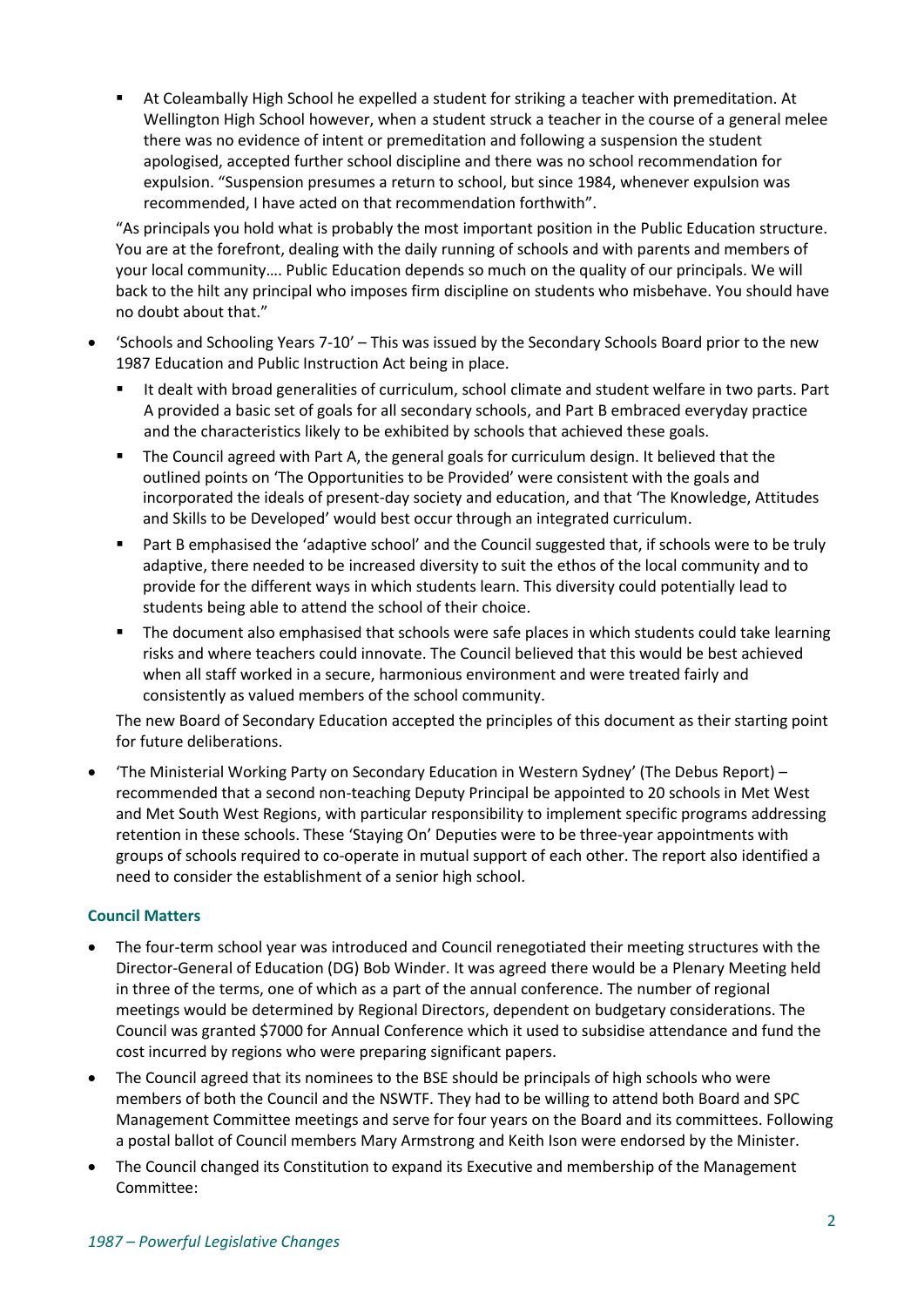- The Executive would consist of the President, Vice President, Secretary, Assistant Secretary and Treasurer who would be elected at the AGM, as well as a Publicity Officer and a Research Officer appointed after the AGM
- The Management Committee would consist of the Council Executive, one representative of each Region and the representatives on the BSE. It would meet prior to each plenary meeting.
- Plenary meetings would include the Management Committee, all metropolitan principals and two additional principals from each country region.

While many principals appreciated the opportunity to be together and share experiences, concerns expressed by some members led to a review of the effectiveness of plenary meetings.

- Annual Conference (Women's College, Sydney University) passed these recommendations:
	- Council to congratulate the Federal Government on the success of its Participation and Equity Program (PEP) and on its future plans, promoting 'a good general education' rather than a vocationally-focussed emphasis in the senior years. This was outlined in the Commonwealth Schools Commission Report 'In the National Interest'.
	- Council to form a standing committee to gather and develop appropriate policies with respect to curriculum and accreditation.
	- A working party to be set up on school retention in cooperation with Met West Principals' Council.
	- DoE and the NSW Government to be asked to give secondary schools a student welfare staffing component of 0.4 plus 0.1 for each 100 students above 500 and that a position of Head Teacher Welfare be established in each high school.
	- Staff development should be school based and provided with adequate resourcing by DoE.
- Met North Regional Council presented a paper at the November plenary meeting on the 'Role of the High School Principal' which described the increasing demands on principals in managing a modern effective school. They identified that a significant number were retiring early, and others were finding that the position placed them under enormous pressure. The paper detailed many of the areas requiring increased attention by the principal. These included financial management and school canteen, staffing, student welfare, assessment and reporting, curriculum liaison with DoE, monitoring staff and professional development, supervision of teaching and ancillary staff, liaison with students, executive, teachers, parents and the community (both collective and individual), property and equipment, planning and evaluating functions and ceremonies.

### **Relationships with the Department**

- The DG Bob Winder foreshadowed potential critical scrutiny of all curriculum documents by opponents of Public Education who believed the content had become too permissive, open and localised. The DoE and schools would be pressured to produce evidence of the quality of the content and programs associated with student learning. In consultations with Council the DG suggested principals should be proactive in involving and informing their staff and communities about the process of curriculum decision making and the quality of teaching at their school.
- The DG advised that with PEP finishing, Federal Minister Dawkins had established the Commonwealth Advisory Board and indicated there would be no additional money provided for government schools.
- The DG told Council that there would be a review of the casual teachers' award, that there needed to be greater emphasis on personal development and student welfare, and that additional funding would be available for Joint School/TAFE promotions.
- While there were 19 new principal appointments for 1987, there were 13 schools left vacant due to a shortage of Deputy Principals seeking inspection for List 4 (promotion to Principal), e.g. in Met South West only six out of 45 DPs applied. The Council expressed concern that negatives rather than positives were accentuated in List 3 (DP) and List 4 inspections. Proposed solutions included allowing non graduate DPs to apply (not favoured by Council members), changing to an annual inspection period rather than the current biennial program of inspections and the establishment of a group of principals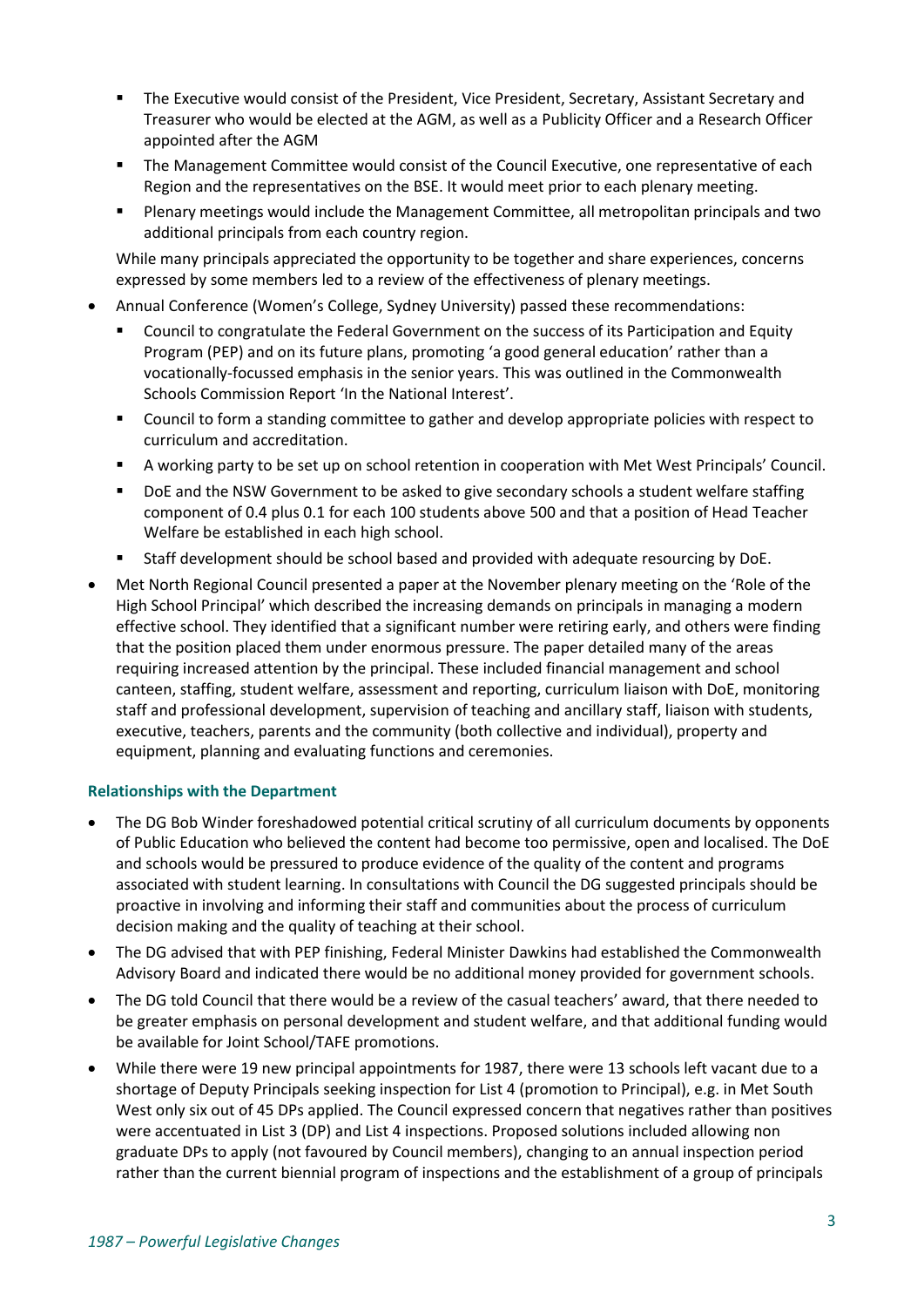to assist in the planning of professional development for List 3 and 4 candidates, to improve their readiness for promotion through quality preparation for and presentation at these inspections.

- DoE approved schools to have one school development day each semester providing the community was involved in the planning and the Regional Director approved the program.
- A computerised administrative system to be called 'OASIS' was approved for implementation in schools. The software included office management tools, general school information, student and staff management, financial and library management and system maintenance. The recommended hardware included systems with either five or 18 terminals, but no funding was to be provided.
- There was a high rejection rate by applicants for teaching positions, with one third not accepting appointment in areas they had nominated. Even though 58% of graduating students applied to DoE only 30% took up offers, leaving many vacant positions not able to be filled.
- Itinerant Teachers (Behaviour Disordered) plus other consultants were employed to assist in the integration of students with special needs into high schools.
- The DoE and Council considered the following staffing matters:
	- The Government accepted the need for teacher education scholarships to fill anticipated vacancies. 200 were offered but it was recognised that 1000 were needed.
	- Continuing problems when students dropped 2 units of study at the end of Year 11 while others took on an additional unit requiring more teaching periods. Concern was expressed that this caused some classes in Year 11 to have reduced face-to-face teaching periods, and extra staffing was needed to supervise students during their extra study periods.
	- That staff promoted/transferred during the year not be released until their replacement was available.
	- When a new school was being established, additional staff and financial resources were needed by both the new school and the school where the first student intake was hosted. Principals/Deputy Principals appointed to a new school should be relieved when necessary from their current position and claim compensatory leave if they worked in school holidays.
	- The DoE accepted that staff timetabled out of school hours be granted equivalent deduction of time from normal hours of attendance, e.g. for 3 Unit classes before and after school or for classes scheduled due to timetable clashes.
- Permanent part time work (PPT) was to be introduced in 1988, initially for an equivalent of 150 positions.

# **The Teachers Federation**

- The DoE and Federation set up a joint working party on 'Restrictive Work and Management Practices' to look at paying teachers' salaries by deposit into financial institutions rather than by cheque, relief for one day absences, bus supervision and a range of other matters.
- Negotiations continued between the Council and the NSWTF about the management of teachers whose efficiency was called into question. Council proposed that after two stages, identifying concern and support to overcome difficulties, a formal efficiency review should take place.
- Talks continued between DoE and NSWTF about the provision of relief for absent teachers. By December 1987 a draft policy on the 'Provision of In-School Relief' was released *(see page 6 for details of this draft policy).*

### **The Study Boards**

- The Board of Senior School Studies specified that there should be a minimum of four periods face-toface teaching for 2 Unit courses, regardless of class size.
- With the appointment of Board Liaison Officers, Regional approval panels were established for Other Approved Studies and School Courses and most HSC appeals were resolved with only 10% being referred back to schools.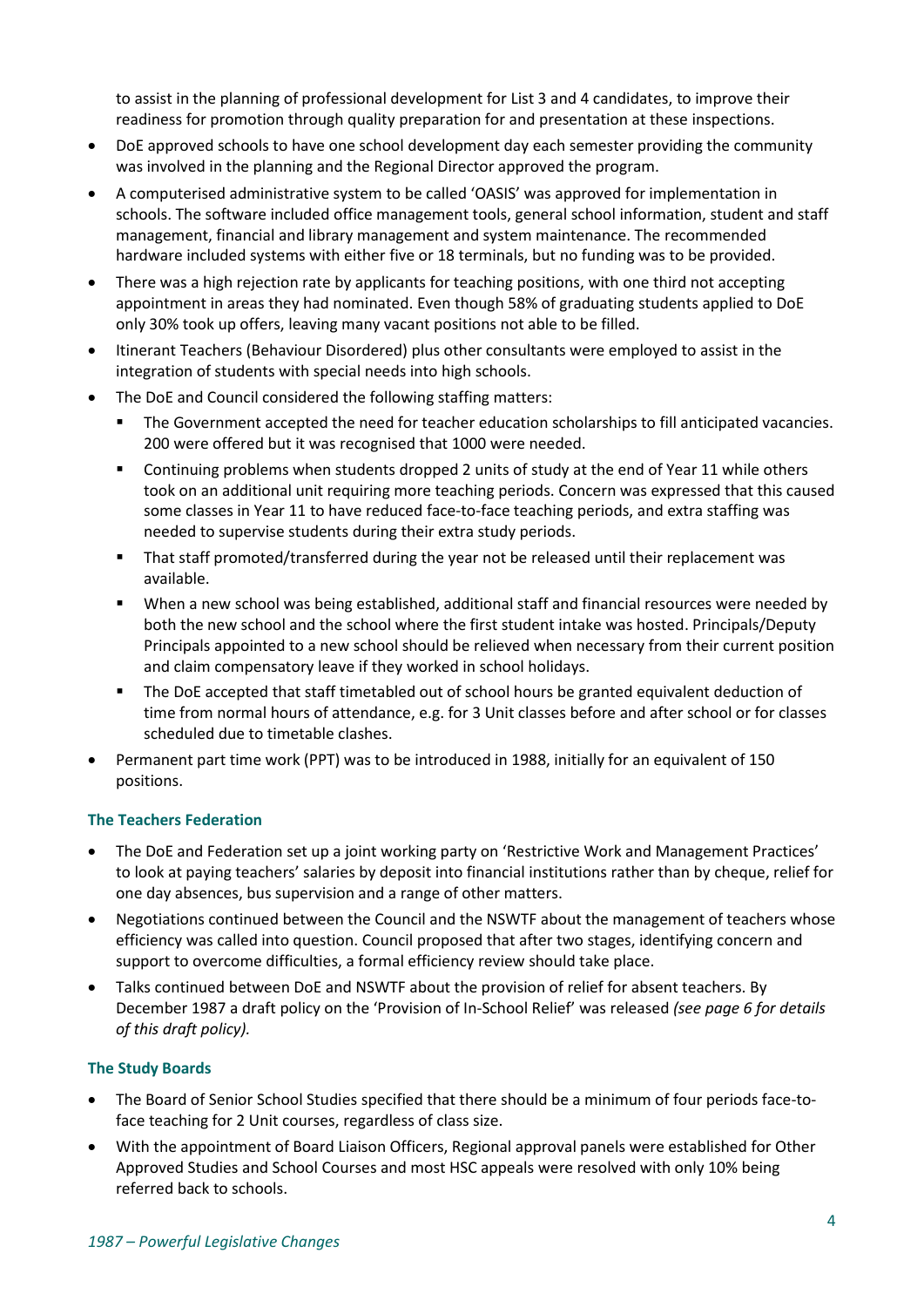- Regionalisation of HSC marking in English started.
- As HSC examination results showed fewer than 1% of students gaining less than 20 marks, it was suggested schools should review their own Year 12 reporting practices.
- New syllabuses were to be developed by writing groups drawn from the syllabus committee and other appropriate teachers.

## **Other Matters**

- The Council was asked to nominate representatives on the 'DoE Sex-based Harassment Policy Task Force'.
- A draft document on 'Procedures to be followed in Cases of Alleged Improper Conduct of a Sexual Nature with a Student by an Employee of the NSW DoE' was released in August. Council, NSWTF and other community bodies were asked to consult on this document.
- The Public Schools Sports Association (PSSA) prepared a report on the talented child in sport, prevention of violence in sport, co-operative development of coaching qualifications, private school participation and sex discrimination in sport. Both the Association and the Council supported the Pacific School Games which were to be held in Sydney in 1988.
- The DG advised DoE would lose the court case of a boy injured in a scrum. This decision would not lead to a ban on contact sport as DoE was developing a contingency plan.
- The Ombudsman advised that the DoE could not make wearing of uniforms compulsory but accepted that the image of a school is raised by the dress and behaviour of staff and students and that most communities supported a school uniform.
- The principal at Arthur Phillip HS was assaulted by a parent, sustaining facial and neck injuries. The Council and DoE provided tangible assistance to the school and its staff.
- The DoE reported to Council that it had no option but to agree to a pilot 'Police in Schools' scheme. It involved two public, one Catholic and one non-government school.
- An additional 350 schools were included in the school security surveillance program.
- A work study report on ancillary staffing included, but did not accept, Council's recommendations. Significant changes included ancillary staffing based on enrolment bands of 50 and removal of the additional flexible hours for secondary schools.
- The Australian High Schools Principals' Association (AHSPA) Conference was held in Sydney in July and several Council members attended.
- Some difficulties were experienced with the 'Smoking in Schools' policy and the Council expressed the view that sanctions should be developed for staff who disregarded the non-smoking policy.

### **Items of Interest**

- Concern was expressed by Council that, in the run up to the State election in March 1988, the Opposition appeared to be targeting public schools.
- It was announced that Wilkins HS and Cremorne Girls HS would close at the end of 1987.
- Past President Nancye Harris was nominated for Life Membership of the Council.
- The DG Bob Winder announced that he would retire from the 29/4/88 due to ill health.
- Authors Brian Caldwell and Jim Spinks (Tasmania) published a book on 'Policy Making and Planning for School Effectiveness'. DoE provided 2000 copies of their video to schools.
- Beverley Beaman, a member of the Seven Hills High School ancillary staff, completed 10 years of service to the Council as Minutes Secretary for Executive and Management Committee meetings.

*Please see below for the 1987 'Draft policy on the provision of in-school relief'.*